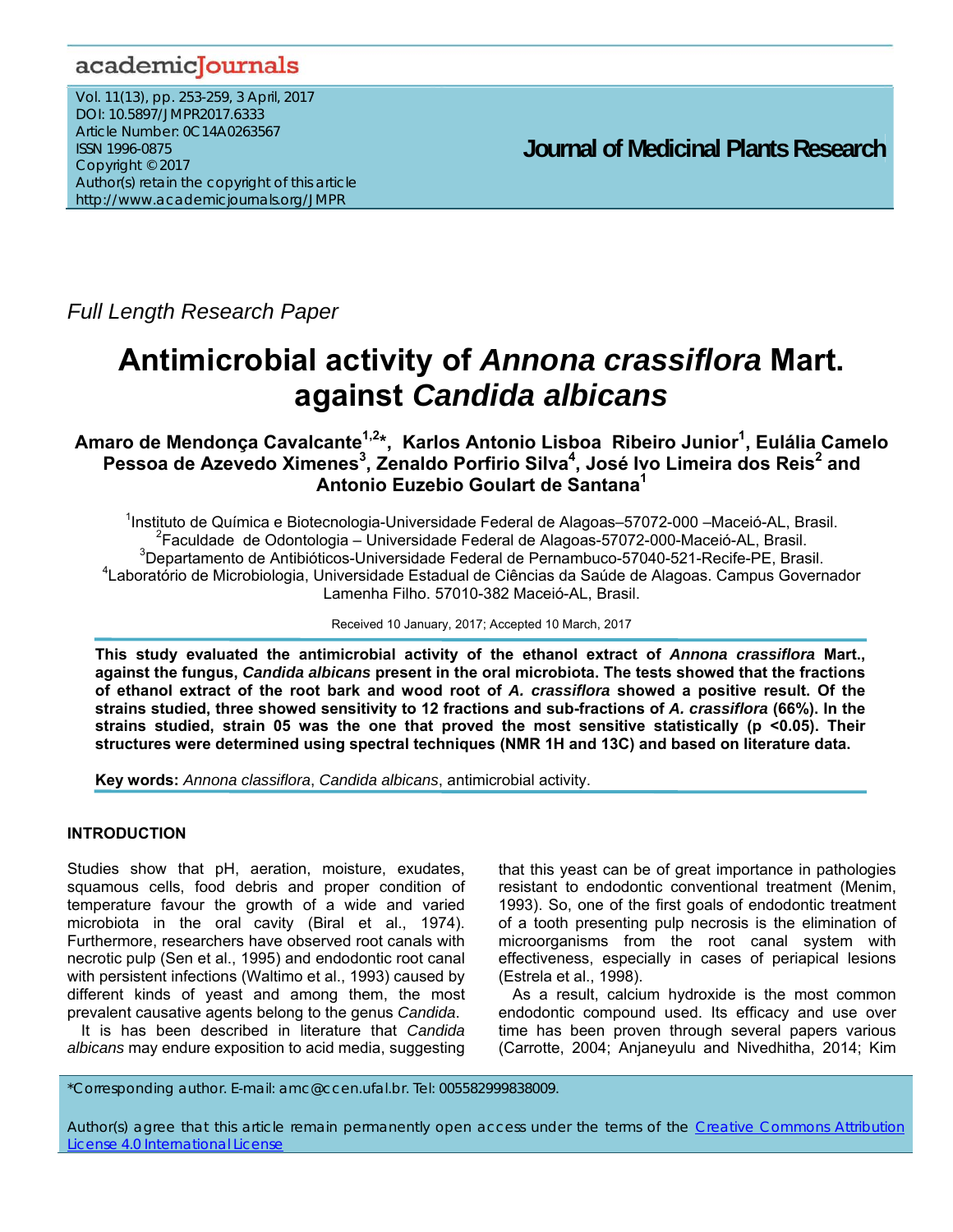and Kim, 2014). The mechanism of action of this substance on microorganisms can be explained by the influence of pH on growth, metabolism and cell division (Kim and Kim, 2015).

Fluconazole is an antifungal drug used in fungal infections caused by the pathogenic fungi, including *C. albicans*, which is a major contributory factor for cutaneous candidiasis (Abdel-Mottaleb et al., 2009). It is commercially available as parental and oral dosage forms, which are largely confronted with well-known adverse effects including taste disturbances and GI irritation. Despite the great advances of allopathic medicine in the second half of the twentieth century, new pharmacologically active agents obtained by selection of plant extracts have led to the discovery of many clinically useful drugs in the treatment of human pathologies (Fetih, 2016).

Among the plants studied by our research group at the research laboratory in natural resources of the Institute of Chemistry and Biotechnology of the Federal University of Alagoas, there is the *Annona crassiflora* Mart. popularly known as Araticum cork or Marolo (Annonaceae). This species has important food and literature describes its antimicrobial, antifungal and bactericidal properties (Ribeiro and Pascal, 2005). The constituents are anonaina and liriodenine, alkaloids that have antiparkinson, antitumor, antibacterial and antifungal properties, the Anoglabasina-A and Anoglabasina-B, diterpenes with antitumor activity, the Araticulina and Crassiflorina, acetogenins with cytotoxic activity (Corrêa and Penna, 1984; Le Boeu et al., 1982; Santos and Boaventura, 1994a, b; Araya, 2004).

In the present study, the action of plant extract as an antimicrobial agent against *C. albicans* was evaluated. A previous work has demonstrated its antimicrobial activity against microorganisms, bacteria and yeast (Van, 2008; Lulekal et al., 2014; Teka et al., 2015). The antimicrobial activity of the compounds isolated from the plant extract was also studied aiming to obtain active ingredients to be used in endodontic infections therapy.

# **MATERIALS AND METHODS**

# **Experimental**

Columns were used in various sizes and diameters for the performance of chromatographic separations. Silica gel 60 G (70 - 230 mesh) of Merck was used as stationary phase and the columns were eluted at ambient pressure. Comparative observations of the extracts were obtained by chromatographic analysis of analytical thin-layer plates TLC using GF254 silica gel Merck A.

# **Source of materials**

The collection and identification of the plant were done in May 2003 in itumbiara, state of Goiás (18°23'42.4"S, 49°16'30.4"W). A voucher specimen is deposited in the herbarium of UNB under the JEP 3369 number (UB).

#### **Extraction and isolation of chemical constituents**

The plant was collected (wood and root bark), air dried and mildly ground to achieve a fine powder that was extracted in 95% ethanol at a room temperature (26  $\pm$  10°C) and filtered. The residue was extracted twice. The extract was evaporated under reduced pressure using a rotary evaporator and stored in a closed bottle at - 20°C until it was required for the test. Five fractions were used from the ethanol extract of *Annona crassiflora* Mart. (Root Wood), seven fractions hydroethanolic extract were compared by thin layer chromatography CCD-six fractions of ethanol extract of the root bark.

After elution with the appropriate solvent, chromatographic plates were observed with light in the ultraviolet region at wavelengths of 254 and 336 nm, they were then left in contact with iodine vapor in a vat followed up spraying with ceric sulfate solution or phosphomolybdic acid followed by heating in an oven at 90°C for 5- 8 min. The ethanolic extracts of *A. crassiflora*, previously selected were submitted to filtration on activated charcoal, using the polarity of the solvent gradient for elution. After filtration, coal fractions eluted with EtOH and EtOH :  $H<sub>2</sub>O$  (1: 1) was chromatographed on silica Normal using a Buchner funnel with a gradient increasing in polarity (GCP) of the eluents.

After the filtration process through Buchner funnel and the chromatographic analysis of TLC ADCC were selected timber from the root sub-fractions (RMS) 01, 02, 03  $(3 + 4)$  originated from EtOH fractions:  $H<sub>2</sub>O$  1:1 to 09, 10, 11 and 12 originated from EtOH fractions of crude ethanol extract. Then, an assessment in chromatographic column of silica was carried out, following a gradient of increasing polarity mobile phase, using hexane, CHCl<sub>3</sub>, EtOAc and MeOH. All the sub-fractions were analyzed by TLC and those that showed similarity were combined in the same preweighed glass vial, sterilized, and recorded at this time. It was also the target of this work to study 06 fractions of crude ethanol extract of the root bark (FCR) of *A. crassiflora* (Lima et. al., 2006). After the antimicrobial analysis, the most active sample of *A. crassiflora* extract was selected for isolation of the active principle, observing the quantity of material. For the isolation and identification of chemical compounds, sample selected in accordance with the previously demonstrated activity and the amount of material was available Sample 10 (FMR3 + 4) (Root timber). The isolation of the compounds of selected fractions was performed by chromatography on TLC, silica gel columns and Sephadex gel, identification was performed through espctômetro Bruker Avance 400MHz operating frequency of the NMR Laboratory IQB -UFAL. The data were obtained from the experiments NMR (1H and 13C), using the Spin Works program.

#### **Step microbiological**

After obtaining the fractions and sub-fractions by chromatography on silica gel and analysis by TLC samples were selected to study the antimicrobial activity, Fluconazole was also used in the assay of antimicrobial activity allopathic drugs (Zelix Lab. Ativus) (750 μg/disk) and Ca (OH)2 (Lab. VETEC Fine Chemicals Ltd.) (24 µg/disk) (standards) effective for fungi endodontic microflora and microorganisms of *C. albicans* strains used were termed as IC01, IC03, IC07, IC09, IC10, IC11 and IC15. The strains of *C. albicans* were acquired in the Laboratory of Biochemistry and Physiology of microorganisms of the Department of Antibiotics, Federal University of Pernambuco (UFPE). The microbiological analysis method employed was the diffusion filter paper discs in Petri dishes (Bauer et al., 1966). The disk impregnated or soaked with the drug comes in contact with the moist agar surface, water is absorbed by the filter paper, and the drug diffuses into the surrounding medium, inhibiting the growth of the microorganism on the agar surface, forming a halo or zone inhibition. The medium used was the liquid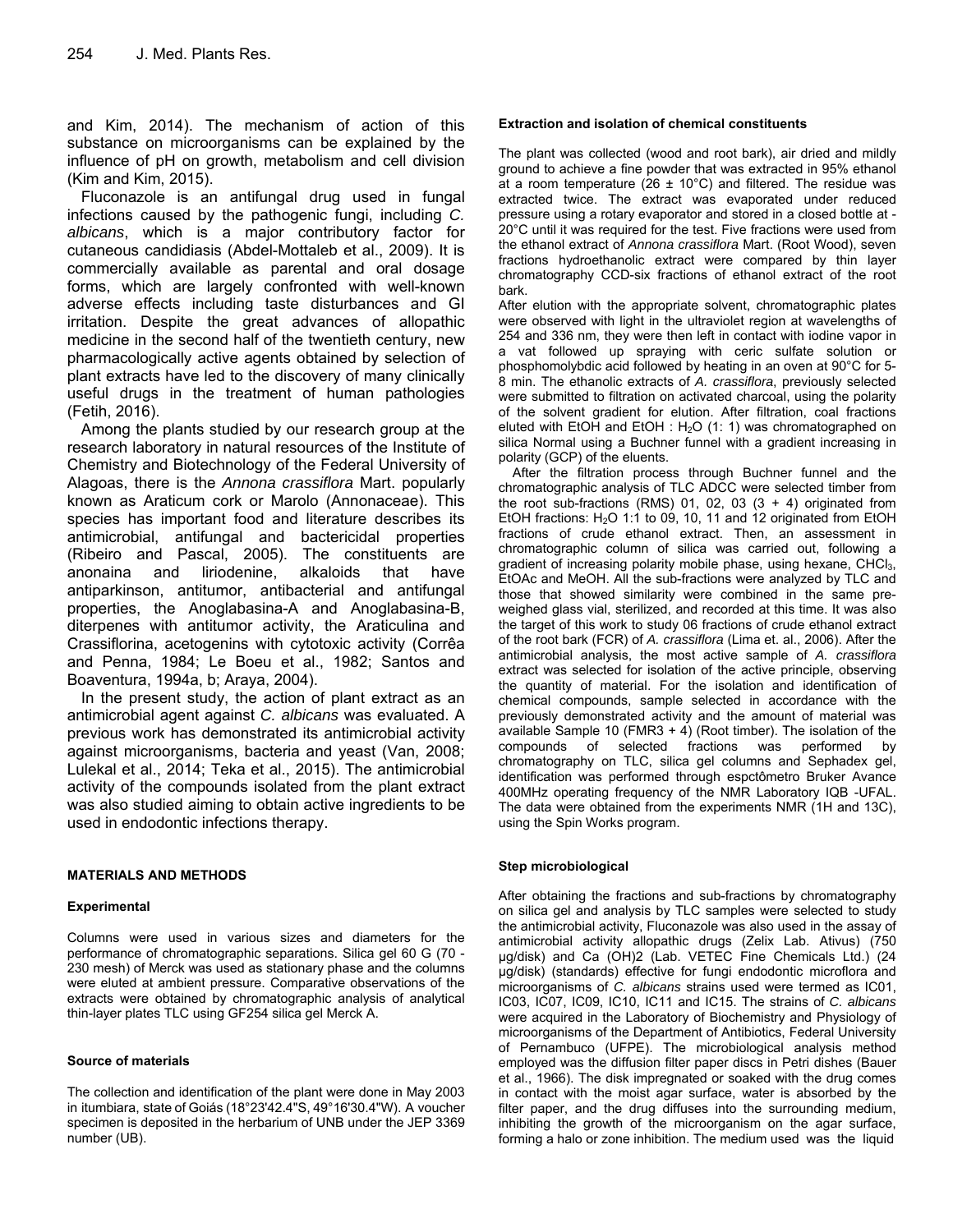and solid agar Sabouraud (Lab. Merck) for the cultivation of the microorganism and the culture medium on the plates, respectively, prepared according to the manufacturer's instructions. The each Petri plate and glass tube received the liquid and solid agar all sterilized by autoclaving. Then, microorganisms were inoculated in tubes containing culture medium, which was capped and together with the solid agar plates containing capped were left for 24 h incubated at 37°C in a greenhouse. Then, the strains were seeded by a swab the plates containing the culture media. Then, the paper discs soaked with the respective drugs, fluconazole (375 µg/µl/disk), extract (4.5 µg/µl/disk) and Ca(OH)<sub>2</sub> (0.61 µg/uL/disk) were placed in plates within a predetermined point. Immediately afterward, the plates were sealed, wrapped in plastic wrap paper and placed for incubation for 24 h in the oven. The following day, the inhibition zones were read, recorded and analyzed by statistical test.

For determination of minimum inhibitory concentration fraction, all strains were tested. Dilution method was used in liquid medium recommended by Andrews (2001). 07 well microliter plates containing 96 wells was used, among these, 06 plates were used for drugs and plate 12 was used for another drug and drug standards. The culture media employed was the Sabourraud handled according to the manufacturer instructions. The plant extracts were weighed and diluted in a system composed of DMSO/Tween 80/water in a ratio of 1:0.5:8.5 to obtain a concentration of solution equal to 2000 μg/ml. The calcium hydroxide, fluconazole were weighed and diluted in water. All solutions were filtered through Millipore filters with pore of 0.45 and 47 mm diameter.

The drugs were solubilized in boiling water in a laminar flow cabinet and then sterilized by millipore membrane (0.4 mm) and the filtrates were placed in small sterile flasks. All plant extracts were at a concentration of 2000 µg/ml. The first wells of each plate were filled with 200 μl of the drug at a concentration of 2000 µg/ml and the other wells received 100 µl of the broth Sabourraud, which received 10µl suspension of each organism at a concentration of 104 cfu/ml. Then, it was transported, 100 ml (2000 µg/l) of the drug well 10 to 20 and so on to achieve a dilution in a minimum concentration (15 µg/ml). All plates were incubated at 30°C/48 h in an oven and, after the incubation period, 20 µl of a tetrazolium chloride solution (0.5%) was placed in each well and the MIC was read at 24 h (Bulgasem et al., 2016).

# **RESULTS AND DISCUSSION**

Only a few strains of *C. albicans* were susceptible to extracts of *A. crassiflora* and its fractions. The results are shown in Tables 1 and 2.

The results of the inhibition halos were analyzed by the Cochran's test and showed that only strains 01, 05 and 10 of *C. albicans* showed sensitivity to drugs derived from plant extracts. Among these strains, strain 05 was the one that proved the most sensitive statistically ( $p$  <0,05), showing inhibition zones ranging from 9 to 12 mm for nine of the tested fractions. However, this strain (05) was not sensitive to Fluconazole and calcium hydroxide (Table 1).

After the antimicrobial tests performed using the purified sub fraction (A10) originated from the plant extract (Samples 1 to 13), the assay was performed to obtain minimum inhibitory concentration (MIC) and the results showed that *C. albicans* had MIC = 2000 μg/ml. Regarding standard drugs, fluconazole (sample 19) showed a MIC <15.6 μg/ml, whereas calcium hydroxide (sample 20) showed a MIC of 2000 μg/ml against *C. albicans*, demonstrating a highly significant difference (p <0.01) (Table 2).

All microorganisms were compared with positive (culture medium microorganisms) and negative controls (culture medium without DMSO and microorganisms Tween + 80 + distilled water) and the results showed total growth of microorganisms in the positive control group and no growth, the negative control groups.

Data from the analysis of 1H NMR spectra, 13C NMR and DEPT 135 and comparing the data obtained by physical methods of sample (F10S20)  $(A3 + 4)$ , the data of 1H NMR, 13C NMR and physical methods obtained from the literature, shows the identity of substances as the acetogenin Goniodonina, which depending on its stereochemistry, may be trans (16:19) -Goniodonina, trans-epi (16,19,34) -Goniodonina, cis (16 19) - Goniodonina, cis-epi (16,19,34) -Goniodinina (Alali et al., 1999; Jiang et al.,1997) (Figures 1 and 2).

In the current study, the antimicrobial activity of *A. crassiflora* against *C. albicans* (fungus), the microorganism in the microbiota of endodontic infections, was investigated according to several studies in the literature (Moller, 1966; Möller et al., 1981; Molander et al., 1998; Saini et al., 2004). To test the antimicrobial activity, every step was followed, from obtaining and purifying the plant extracts, to testing their bactericidal and fungicidal activities, the same way other authors have done (Padjama et al., 1995; Nascimento et al., 2000; Ferreira et al., 2002; Suffredini et al., 2006; Obey et al., 2016).

The standard drugs used, fluconazole and calcium hydroxide, were selected according to the work described in the literature. These drugs are used for these microorganisms microflora endodontic (Warrilow et al., 2012; Maiolo et al., 2014; Bhandari et al., 2014).

In this work, a positive result as the antimicrobial activity of the ethanol extract of *Annona crassiflora* against *C. albicans* was obtained showing a significant difference between the sensitive strains (p>0.05) (Table 2), however, it does not show significant difference when compared with the results of standard substances (p <0.05). Other studies using 10 different plant extracts evaluated the ethanol extract of propolis, the study of three species of *Miconia*, the hexane extract of *Cyperus giganteus*, the essential oils of *C. cassia* and *C. martinii* and essential oils and extracts plants of the Amazon region also had antimicrobial activity against *C. albicans* (Celotto et al., 2003; Pereira et al., 2005, 2006; Almeida et al., 2012).

However, a study testing the crude extract of *Artichium lappa* leaves against endodontic microorganisms, essential oils of *O. basilicum* and *T. vulgaris*. and *Annona glabra* extracts, *Azadirachta indicates*, *Bryophyllum calycinum* and *American Mammea* showed no antifungal activity indicating that *Candida albicans* was the hardest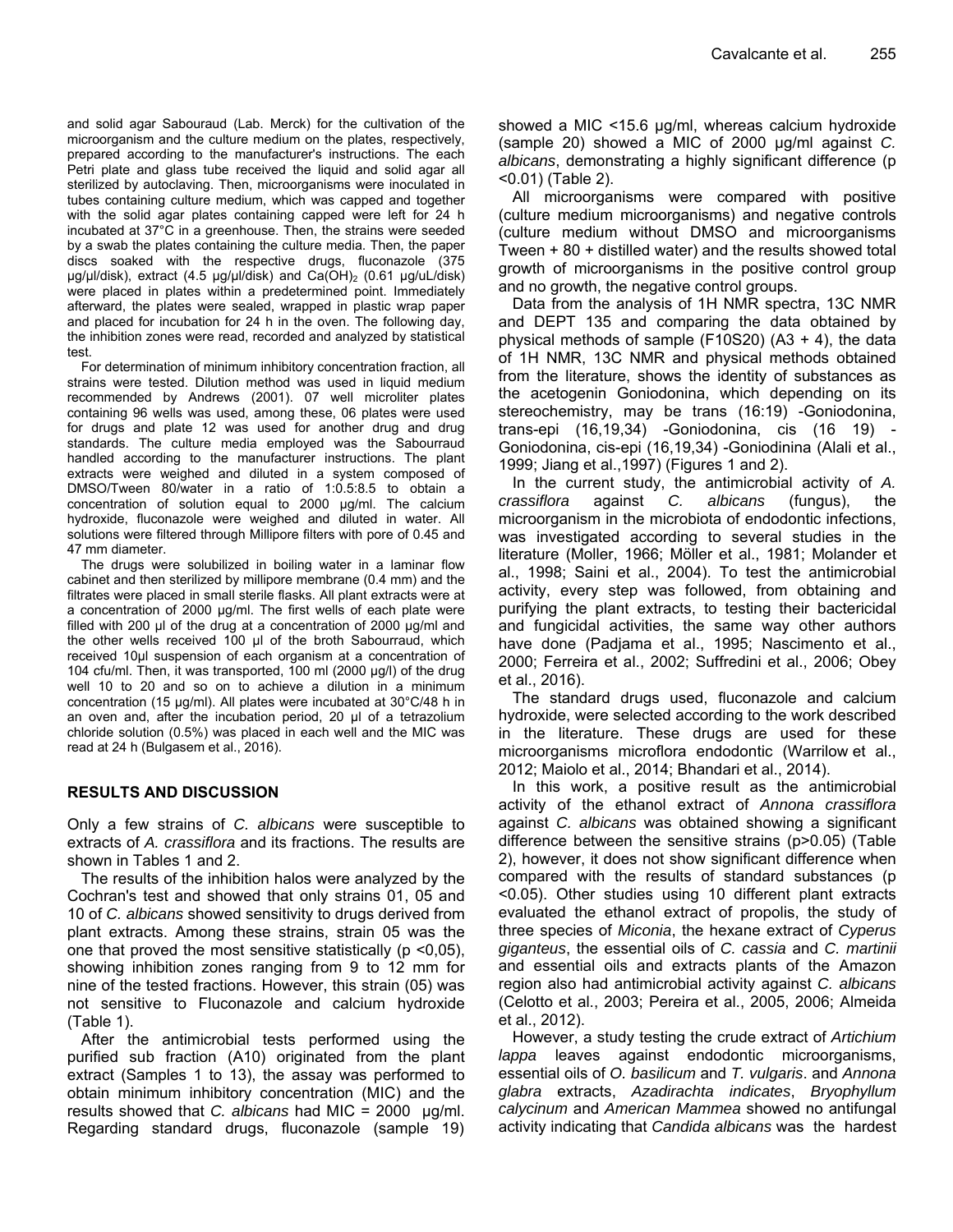**Table 1.** Antimicrobial activity of ethanolic extract and its fractions against *C. albicans* {zone of inhibition mean ± s.d. (mm)}.

| <b>Samples</b>                                                             | 01 | 03 | 05 | 07 | 08 | 09 | 10 | 11 | 12 | 15 |
|----------------------------------------------------------------------------|----|----|----|----|----|----|----|----|----|----|
| 1 Ethanolic Extract                                                        |    |    | 11 |    |    |    |    |    |    |    |
| 2 Ethanolic fraction                                                       |    |    | 7  |    |    |    |    |    |    |    |
| 3 Sub-fraction Ethyl acetate (FMR 12)                                      | 10 |    | 10 |    |    |    |    |    |    |    |
| 4 Sub-fraction Ethyl (Hex:CHCl <sub>3</sub> 1:1) (FMR 9)                   |    |    |    |    |    |    |    |    |    |    |
| 5 Sub-fraction Ethyl (CHCl <sub>3</sub> :AcOEt 1:1) (FMR 11)               |    |    |    |    |    |    |    |    |    |    |
| 6 Sub-fraction EtOH (CHCl <sub>3</sub> ) (FMR 10)                          |    |    |    |    |    |    | 9  |    |    |    |
| Sub-fraction EtOH:H <sub>2</sub> O 1:1                                     |    |    | 11 |    |    |    |    |    |    |    |
| Sub-fraction EtOH:H <sub>2</sub> O 1:1 (Hex:CHCl <sub>3</sub><br>1:1)<br>8 |    |    |    |    |    |    |    |    |    |    |
| (FMR1)                                                                     |    |    |    |    |    |    |    |    |    |    |
| Sub-fraction $EtOH:H2O$ 1:1 (CHCl <sub>3</sub> ) (FMR 2)<br>9              |    |    | 9  |    |    |    |    |    |    |    |
| 10 Sub-fraction EtOH:H <sub>2</sub> O 1:1 (CHCl <sub>3</sub> ACOE 1:1)     |    |    | 12 |    |    |    |    |    |    |    |
| (FMR 3)                                                                    |    |    |    |    |    |    |    |    |    |    |
| 11 Sub-fraction EtOH:H <sub>2</sub> O1:1 (ACOEt:MeOH 10%)                  |    |    |    |    |    |    |    |    |    |    |
| (FMR 4)                                                                    |    |    |    |    |    |    |    |    |    |    |
| 12 Fraction Hex:ACOEt 20% (FCR 2)                                          |    |    |    |    |    |    |    |    |    |    |
| 13 Fraction (Hex:CHCl <sub>3</sub> 1:1) (FCR 1)                            |    |    |    |    |    |    |    |    |    |    |
| Fraction (CHCl <sub>3</sub> ) (CR3)<br>14                                  |    |    |    |    |    |    |    |    |    |    |
| 15 Fraction (Hex:ACOEt 1:1)                                                |    |    | 8  |    |    |    |    |    |    |    |
| (Hex:MeOH 20%) (FCR 4)                                                     |    |    |    |    |    |    |    |    |    |    |
| Fraction (Hex:ACOEt1:1) (Hex:MeOH 30%)<br>16                               |    |    | 9  |    |    |    |    |    |    |    |
| (FCR 4)                                                                    |    |    |    |    |    |    |    |    |    |    |
| 17 Fraction (ACOEt) (FCR 6)                                                |    |    | 10 |    |    |    |    |    |    |    |
| 18 Fraction (Hex:ACOEt 1:1) (ACOEt:MeOH 5%)                                | 10 |    |    |    |    |    |    |    |    |    |
| (FCR 7)                                                                    |    |    |    |    |    |    |    |    |    |    |
| Sulfocanazol<br>19                                                         |    | 25 |    |    |    | 26 |    | 15 |    |    |
| 20 Calcium hydroxide                                                       |    | 20 |    |    |    | 12 |    |    |    | 15 |

**Table 2.** Minimum inhibitory concentrations (MIC), means followed by distinct letters differ from each other by the Kruskal-Wallis test.

| Microorganism    | Compound  | <b>MIC</b>          | <b>Kruskal-Wallis</b> |
|------------------|-----------|---------------------|-----------------------|
| Candida albicans | Sample 10 | $2000 \mu q/ml$     |                       |
|                  | Sample 20 | $2000 \mu q/ml$     |                       |
|                  | Sample 19 | $<$ 15.8 $\mu$ g/ml |                       |

Means with the same superscripted alphabets and in the same column are not significantly different (p>0.05).



**Figure 1.** Trans(16,19)-Goniodonina (Trans-epi (16,19,34)-Goniodonina.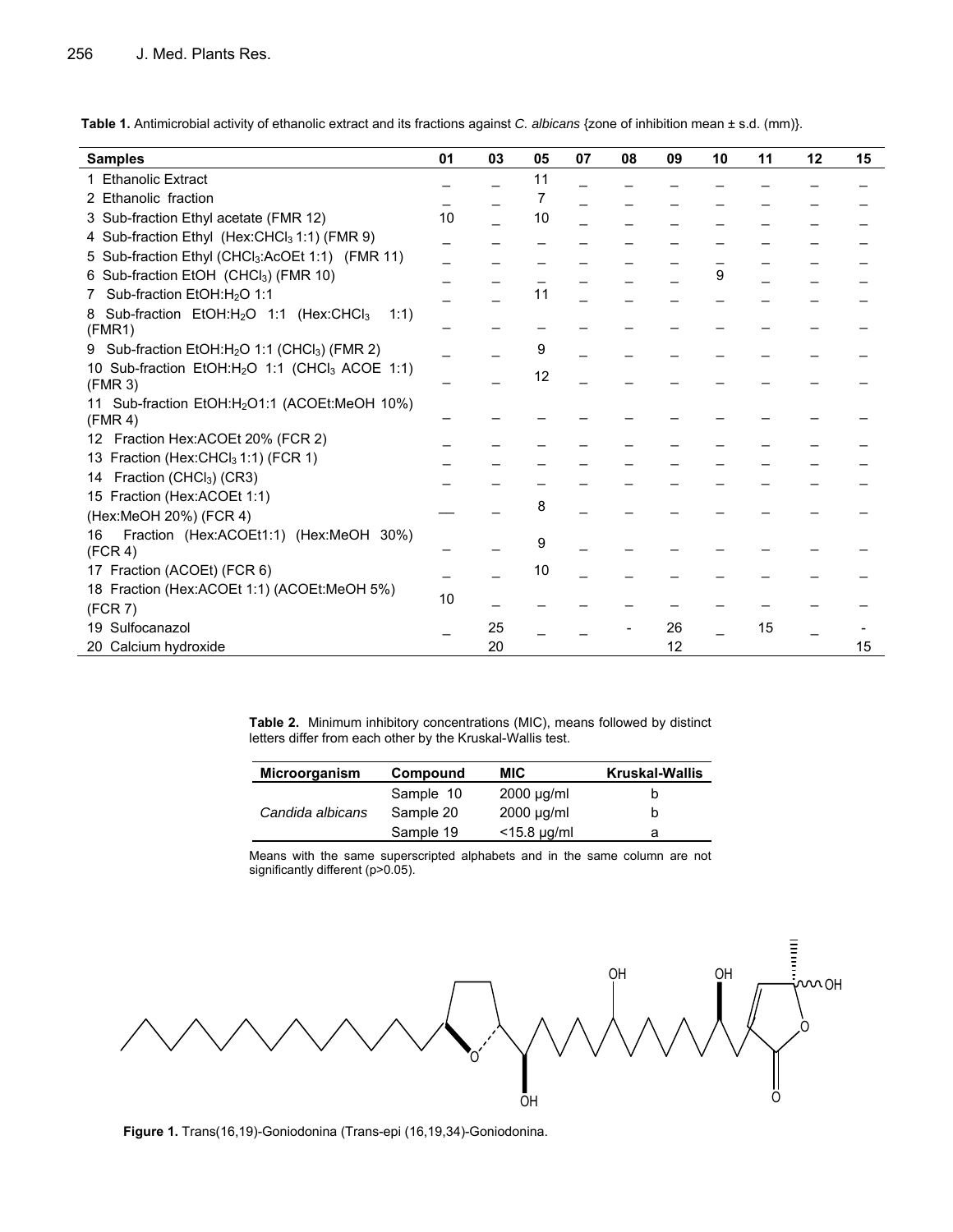

**Figure 2.** Cis (16,19)-Goniodonina (Cis-epi(16,19.34)-Goniodonina).

species among the ones studied (Menezes et al., 2009; Almeida et al., 2012). In another research, 65 methanol extracts of 56 species of 38 families of plants of Tanzania, traditionally used in the treatment of oral candidiasis were analyzed and showed that *C. albicans* was only sensitive to 4 (15%) of the 26 active plants extracts tested (Pereira et al., 2005). However, evaluating the antifungal activity of hydroalcoholic extract of *Psidium guajava* Linn sheet. (Guava) on the oral cavity yeast, *C. albicans*, *Candida tropicalis*, *Candida krusei* and *Candida stelatoidea,* it was concluded that the *P. guajava* leaf extract (guava) has the ability to inhibit the growth of *Candida* yeasts of the oral cavity, suggesting the use of this extract as alternative means for the treatment of candidosis orais (Alves et al., 2006). Likewise, searching for the antifungal activity against species of oral Candidas, as compared to the *in vitro* activity of anticandidal *Tulbaghia alliacea*, *Tulbaghia violacea* and *Allium sativum,* it was revealed that the *T. alliacea* extracts exhibited anti-infective activity against species of *Candida* (Lima et al., 2006).

In the present study, the antibiotic controls were constantly high and some extracts induced inhibition which almost reached the antibiotic level when a zone of inhibition wasmeasured. Our results show that between the bacterial strains, there is variation in susceptibility to extracts. The antimicrobial effect of the extract depends on the bacterial strain and the extraction solvent. Also, the calcium hydroxide presented antimicrobial activity *against C. albicans* after 24 h. Similarly, studies claim that the calcium hydroxide in direct contact only carries the full antimicrobial effect after 24 h (Amorim et al., 2006). However, they stated that in direct contact with the bacteria, calcium hydroxide promotes its antimicrobial action after seven days (Estrela and Holland, 2003).

In this study, *C. albicans* showed sensitivity to standard drugs (fluconazole) and MIC of the drugs showed that *C. albicans* has a smaller MIC (<15.8 µg/ml) for the fluconazole than for the plant extract with high MIC  $=$ (1000 to 2000 μg/ml), demonstrating that the strains of *C. albicans* used were most resistant to the plant extract tested the same way as in other studies carried out (Schuck et al., 2001; Fonseca et al., 2010; Pavanelli and Garcia, 2013).

In another study Lima et al. (2004), evaluating the potential of antimicrobial action of the aqueous extract of the stem of *Schinus terebenthifolius* Raddi (Aroeira the beach) showed that among the 11 microbial species tested, 8 (73%) were sensitive to aqueous extract of *S. terebenthifolius* in the concentration of 5000 mg/mL. However, the minimum inhibitory concentration (MIC) of the product for some strains was 2500 µg/ml and particularly, *C. albican*s was sensitive to 1250 µg/ml. It should be noted that the effectiveness of the activity is directly linked to MIC. Therefore, a high MIC demonstrates a lower antimicrobial activity.

Following identification of chemical compounds isolated and comparing the data obtained by physical methods, and comparing them with the literature data, it is concluded that it is acetogenins of the same class and the identified 04 samples were A11, A13, A10 and A6, they are similar to acetogenins obtained from the ethanol extract of the root of *Goniothalamus donnaiensis* (*Annonacea*), called Trans (16,19) Goniodonina, Transepi(16,19,34) Goniodonina, Cis (16,19) Goniodonina e Cis-epi (16,19,34) Goniodonina that showed cytotoxicity to neoplastic cells (Jiang et al., 1997; Rosa, 2015).

# **Conclusions**

The ethanol extract of the root wood and root bark of *A. crassiflora* Mart. presented antimicrobial activity against *C. albicans*. The calcium hydroxide solution and the standard drug (Fluconazole) in direct contact for 24 h showed antimicrobial activity for *C. albicans* with a MIC = 1000 to 2000  $\mu$ g/ml (calcium hydroxide) and MIC = 15.8 μg/ml (Fluconazole). The data of 1H and 13C of the sample (A10) when compared with the literature data suggest the presence of Gonodionina and acetogenin mono-tetrahydrofuran.

# **CONFLICT OF INTERESTS**

The authors have not declared any conflict of interests.

# **REFERENCES**

Abdel-Mottaleb MM, Mortada N, El-Shamy A, Awad G (2009). Physically crosslinked polyvinyl alcohol for the topical delivery of fluconazole. Drug Dev. Ind. Pharm. 35:311-320.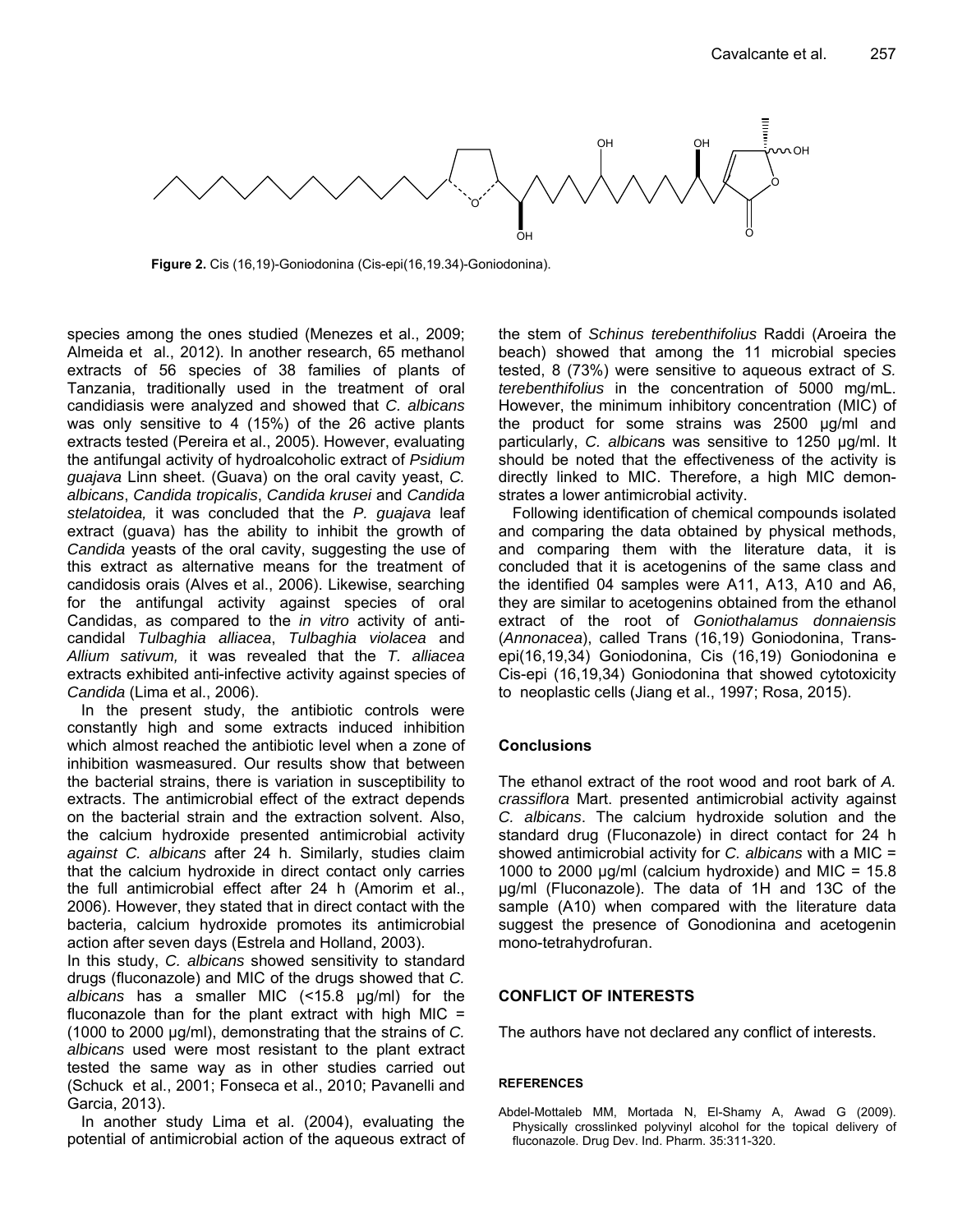- Alali FQ, Liu XX, McLaughlin JL (1999). Annonaceous Acetogenins: Recent Progress. J. Nat. Prod. 62(3):504-540.
- Almeida LFD, Cavalcanti YW, Castro RD, Lima EO (2012). Antifungal activity of essential oils against clinical samples of *Candida albicans* isolated from HIV-positive patients. Rev. Bras. Plantas Med. 14(4):649-655.
- Alves PM, Leite PHAS, Pereira JV, Pereira LF, Pereira MSV, Higino JS, Lima EO (2006). Atividade antifúngica do extrato de *Psidium guajava*  Linn*.* (goiabeira) sobre leveduras do gênero *Candida* da cavidade oral: uma avaliação in vitro. Rev. Bras. Farmacogn. 16(2):192-196.
- Amorim LFG, Toledo OA, Estrela CRA, Decurcio DA, Estrela C (2006). Antimicrobial analysis of different root canal filling pastes used in pediatric. Braz. Dent. J. 17(4):317-322.
- Andrews JM (2001). Determination of minnimum inhibitory concentrations. J. Antimicrob. Chemother. 48 Suppl 1:5-16.
- Anjaneyulu K, Nivedhitha MS (2014). Influence of calcium hydroxide on the post-treatment pain in Endodontics: A systematic review. J. Conserv. Dent. 17(3):200-207.
- Araya H (2004). Studies on Annonaceas Tetrahidrofuranic Acetogenins from *Annona Squamosa* seeds. Bull. Natl. Inst. Agro-Environ. Sci. 23:77-149.
- Bauer AW, Kirby WM, Sherris JC, Turck M (1966). Antibiotic susceptibility testing by standardized single disk method. Am. J. Clin. Pathol. 45(4):493-6.
- Bhandari S, Ashwini TS, Patil CR (2014). An in Vitro Evaluation of Antimicrobial Efficacy of 2% Chlorhexidine Gel, Propolis and Calcium Hydroxide Against Enterococcus faecalis in Human Root Dentin. J. Clin. Diagn. Res. 8(11):60-63.
- Biral RR, Hizatugu R, Valdrighi L (1974). Bacteriologia dos canais radiculares. In: Endodontia,Considerações. Biol. Aplicações Clínicas 1:93-99.
- Bulgasem YB, Lani MN, Hassan Z, Wan M, Yusoff W, Fnaish SG (2016). Antifungal Activity of Lactic Acid Bacteria Strains Isolated from Natural Honey against Pathogenic Candida Species Mycobiology 44(4):302-309.
- Carrotte P (2004). Endodontics: Part 9. Calcium hydroxide, root resorption, endo-perio lesions. Br. Dent. J. 197(12):735-743.
- Celotto AC, Nazario DZ, Spessoto M A, Martins CHG, Cunha WR (2003). Evaluation of the in vitro antimicrobial activity of crude extracts of three *Miconia* species. Braz. J. Microbiol. 34(4):339-340.
- Corrêa MP, Penna LA, (1984). Dicionário das plantas úteis do Brasil e das plantas exóticas cultivadas*.* Ministério da agricultura, IBDF. pp. 50-57.
- Estrela C, Holland R (2003). Calcium hydroxide: Study based on scientific evidences. J. Appl. Oral Sci. 11(4):269-282.
- Estrela C, Pimenta FB, Ito IY, Bammann LL (1998). In vitro determination direct antimicrobial effect of calcium hydroxide. Endodod. J*.* 24(1):15-22.
- Ferreira CM, Rosa OPS, Torres SA, Ferreira FBA, Bernardinelli N (2002). Activity of endodontic antibacterial agents against selected anaerobic bactéria. Braz. Dent. J*.* 13(2):118-122.
- Fetih G (2016). Fluconazole-loaded niosomal gels as a topical ocular drug delivery system for corneal fungal infections. J. Drug Deliv. Sci. Technol. 35:8-15.
- Fonseca JF, Botelho ACF (2010). Atividade Antifúngica do Extrato de Folhas de *Psidium guajava* sobre Leveduras do gênero *Candida.*  Rev. Fac. Odontol. 51(1):24-26.
- Jiang Z, Chen Y, Chen RY, Yu D (1997). Mono-Tetrahidrofuran ring Acetogenins from Goniothalamus donnaiensis. Phytochemistry 46(2):327-31*.*
- Kim D, Kim E (2014). Antimicrobial effect of calcium hydroxide as an intracanal medicament in root canal treatment: A literature review - Part I. *In vitro* studies. Restor. Dent. Endod. 39(4):241-52.
- Kim D, Kim E (2015). Antimicrobial effect of calcium hydroxide as an intracanal medicament in root canal treatment: a literature review - Part II. *in vivo* studies. Restor. Dent. Endod. 40:97-103.
- Le Boeu FM, Cavé A, Bhaumik PK, Mukherjee B, Mukherjee R (1982). The phytochemistry of the Annonaceae. Phytochemistry 21(11):2783- 2812.
- Lima EO, Pereira FOP, Oliveira IL, Nogueira VT, Souza EL (2004). *Schinus Terebenthifolius* Raddi: avaliação do espectro de ação antimicrobiana de seu extratoaquoso. Infarma 16(3):81-83.
- Lima MRF, Luna JS, Dos Santos AF, De Andrade MCC, Sant'ana AEG, Genet JP, Marquez, B, Neuville L, Moreau N (2006). The Antibacterial Activity of Some Brazilian Medicinal Plants. J. Etnopharmacol. 105(1-2):137-147.
- Lulekal E, Rondevaldova J, Bernaskova E, Cepkova J, Asfaw Z, Kelbessa E (2014). Antimicrobial activity of traditional medicinal plants from Ankober District, North Shewa Zone, Amhara Region, Ethiopia. Pharm. Biol. 52(5):614-620.
- Maiolo EM, Furustrand TU, Borens O, Trampuz A (2014). Activities of fluconazole, caspofungin, anidulafungin, and amphotericin B on planktonic and biofilm Candida species determined by microcalorimetry. Antimicrob. Agents Chemother. 58(5):2709-17.
- Menezes TOA, Alves ACBA, Vieira JMS, Menezes SAF, Alves BP, Mendonça LCV (2009). Avaliação in vitro da atividade antifúngica de óleos essenciais e extratos de plantas da região amazônica sobre cepa de *Candida albicans*. Rev. Odontol. UNESP 38(3):184-191.
- Menim MF (1993). Atividade antimicrobiana de fármacos coadjuvantes da instrumentação de canais radiculares. Dissertação de Mestrado - Faculdade de Odontologia, Universidade Federal de Pelotas, Rio Grande do Sul, Brasil, 1993*.*
- Molander A, Reit C, Dahlen G, Kvist T (1998). Microbiological status of root-filled teeth with apical periodontitis. Int. End. J. Sweden 31(1):1- 7.
- Möller AJ, Fabricius L, Dahlén G, Ohman AE, Heyden G (1981). Influence, on periapical tissues of indigenous oral bacteria and necrotic pulp tissue in monkeys Scand. J. Dent. Res. 89(6):475-484.
- Moller AJR (1966). Microbiological examination of root canals and periapical tissues of human teeth. Odontol. Tidskr. 74(5):1-380.
- Nascimento GGF, Locatelli J, Freitas PC, Silva LG (2000). Antibacterial activity of plant extracts and phytochemicals on antibiotic-resistant bacteria. Braz. J. Microbiol. 31(4):247-256.
- Obey KJ, Wright VA, Orjala J, Kauhanen J, Tikkanen-Kaukanen C (2016). Antimicrobial activity of *Croton macrostachyus* stem bark extracts against several human pathogenic bacteria. J. Pathog. 2016:1453428.
- Padjama V, Thankamany V, Hara N, Fujimoto A, Hisham A (1995.) Biological activities of Annona glabra. J. Ethnopharmacol. 11(1):21- 24.
- Pavanelli M F, Garcia R (2013). Avaliação antibacteriana e antifúngica do oléo essencial de quatro espécies vegetais Rev. Saúde Biol. 8(3):26-31.
- Pereira JV, Bergamo DCB, Pereira JO, França SC, Pietro RCLR, Silva-Souza YTC (2005). Antimicrobial activity of *Arctium lappa* constituents against microorganisms commonly found in endodontics infections. Braz. Dent. J. 16(3)192-196.
- Ribeiro OMN, Pasqual M (2005). Tecnologia da produção do marolo. Univ. Federal de Lavras. Pró-reitoria de extensão. Minas Gerais 129:53.
- Rosa CP (2015). Estudo da composição química e avaliação da atividade biológica de Annona crassiflora mart. (ANNONACEAE). Available at: https://bdtd.unifal-
- mg.edu.br:8443/handle/tede/704
- Saini S, Gupta N, Lokveer A, Griwan MS (2004). Surgical infections: A microbiological study. Braz. J. Infect. Dis*.* 8(2):118-125.
- Santos LP, Boaventura MAD (1994). Crassiflorina uma acetogenina Tetra-Hidrofurânica citotóxica de *Annona crassiflora* (Araticum). Quím. Nova 17:387-391.
- Santos LP, Boaventura MAD, Sun NJ, Cassady JM, Oliveira AB (1996). Araticulin, a Bis-Tetrahirofuran Polyketide from *Annona crassiflora* seeds. Phytochemistry 43:705-707.
- Schuck VEJA, Fratini M, Rauber CS, Henriques A, Schapoval EES (2001). Avaliação da atividade antimicrobiana de *Cymbopogon citratus.* Braz. J. Pharm. Sci*.* 37(1):45-49.
- Sen BH, Piskin B, Demirci T (1995). Observation of bacteria and fungi in infected root canals and dentinal tubules by SEM. Endod. Dent. Traumatol. 11(1):6-9.
- Suffredini IB, Paciencia MLB, Nepomuceno DC, Younes RN, Varella AD (2006) Antibacterial and citotoxic activity of brazilian plant extracts clusiaceae. Mem. Inst. Oswaldo Cruz 101(3):287-290.
- Teka A, Rondevaldova J, Asfaw Z, Demissew S, Patrick Van Damme P, Kokoska L, WouterVanhove W (2015). *In vitro* antimicrobial activity of plants used in traditional medicine in Gurage and Silti Zones, south